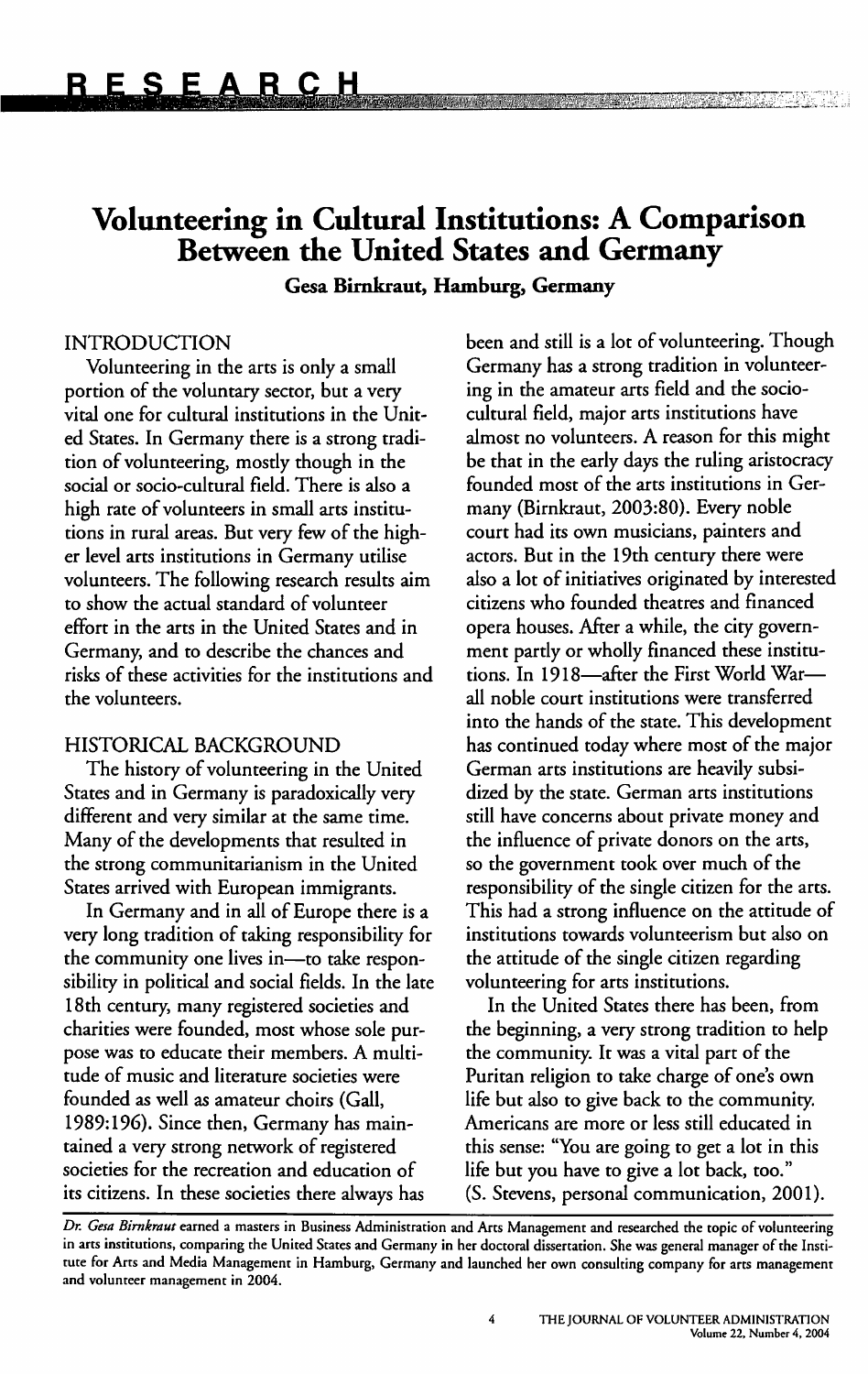Donating money shows this, as does spending time for the institutions one cares for. This illustrates differences between the founding of arts institutions in the United States and Germany. Devoted citizens not only donated the first funds but also initiated the support of the community and founded most of the arts institutions (Dobkin Hall, 1992:39). *As* for most arts institutions in the United States, first there was the community's wish to found a symphony orchestra and then they started raising money and hired professional artists. Support and financing of these arts institutions remained in the hands of citizens and were not handed over to the government. To this day, the citizens still have the responsibility for arts institutions; without citizen support, they could not exist.

# THE RESEARCH OUTLINE

A qualitative design was used for the research. More than 60 interviews, each about one hour in length, were conducted with volunteers from arts institutions. The qualitative research was aimed at recording the engagement of volunteers in cultural institutions in the United States and Germany. The research focused on the attitude of the institutions and their volunteers to specified problem areas. It also concentrated on the evaluation of the volunteers and their integration into the organizations. The interviews were held with partially standardized interview guidelines. The main topics of the interview guideline focused on the following questions:

- the collection of data and facts, the organization and content of the individual programs
- the recruiting process
- the relationship between employees and volunteers, especially volunteers and artists
- threat of loss of positions, professionalism and responsibility
- results of volunteer activity
- introduction of management theories
- basic advantages and disadvantages of the engagement of volunteers, and,
- motivation of the volunteers.

Further interesting topics that occurred during the interviews involved the profession of manager of volunteers, corporate volunteering and the general trend of volunteerism.

The research concentrated on four types of cultural institutions: symphony orchestras, art museums, operas and theatre. In each city the institutions with the highest profiles were interviewed, i.e., in Chicago, interviews were conducted with the Chicago Symphony Orchestra, the Lyric Opera, the Goodman theatre and the Arts Institute.

The interviewees were always managers of volunteers. In Germany, in institutions without volunteers, the person who would be most likely responsible for a yet to be founded volunteer program was interviewed. In most cases this was the head of communication or the marketing manager. In each institution volunteers were also interviewed.

## RESULTS

Based on the interviews, a variety of results has been found-some of them self-explanatory and some of them surprising. In this article, a broad overview of the general results are given.

### **Who has volunteer programs?**

While all 26 interviewed institutions in the United States engaged volunteers, only eight out of twenty institutions in Germany had a volunteer program, with six being museums.

### **How many volunteers were involved?**

In the United States, the number of volunteers ranged from 70 up to 1,600, The German institutions had between I and 170 volunteers. Figure 1 shows that there is no clear pattern between what kind of arts institution uses how many volunteers. Museums and symphony orchestras in the United States tend to have more volunteers than do theatres and opera houses. The figure includes all 26 American institutions that were interviewed (Museums: Seattle Art Museum, Denver Museum for Nature and History, Dallas Museum of Art, National Gallery of Art, Smithsonian Institution, Philadelphia Museum of Art, Metropolitan Museum of Art, The Arts Institute of Chicago. Opera houses: San Francisco Opera, Washington Opera, Metropolitan Opera, New York City Opera,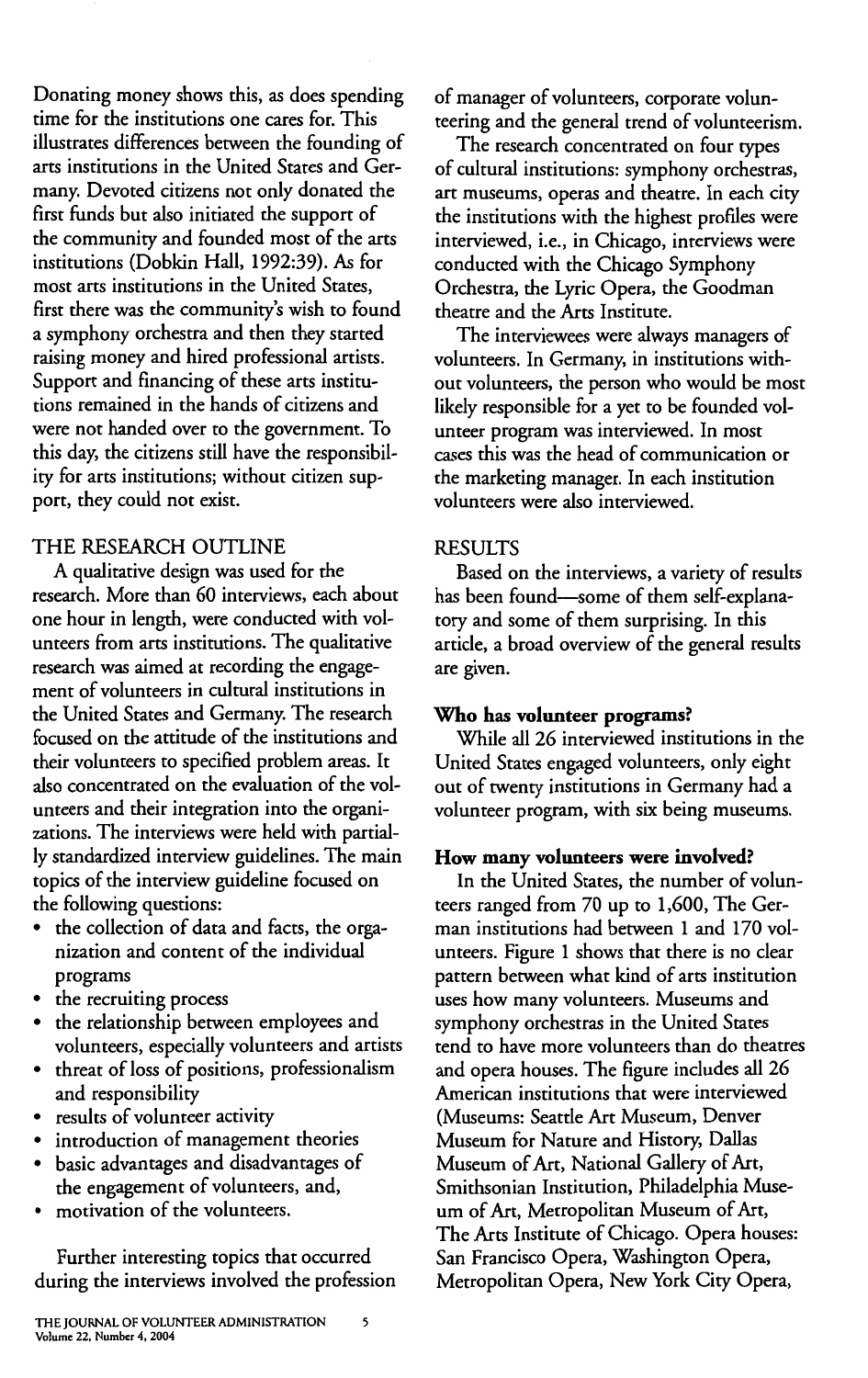**FIGURE 1 Number of volunteers in the different programs of the interviewed institutions** 



Lyric Opera of Chicago. Symphony orchestras: San Francisco Symphony, Seartle Symphony, Dallas Symphony, Philadelphia Symphony, Chicago Symphony). There was no significant relation between the number of staff and the number of volunteers.



#### **When were the programs founded?**

The programs in the United States were founded moscly in the 60s and 70s, but there were some that were as old as 98 years, founded in 1904. The existing volunteer programs in Germany were moscly founded in the 90s, the oldest founded in 1976 (Figure 2).

There are parallel phenomena here, because both countries went through hard economic times in the described periods, suggesting that volunteering often has its origins in difficult economic times.

## **Profile of the volunteers**

In United States institutions the average volunteer is female, in her sixties and with a fairly well established background, education and financial situation.

# **Fields of volunteer work**

Volunteers in arcs institutions in the United States work in a wide variety of jobs, including

- fundraising
- archiving
- guiding or giving pedagogical lectures, helping the curator
- doing translations
- selling tickets
- ushering.

A clear role of the manager of volunteers is finding the appropriate job for every volunteer and not the ocher way around.

The research shows that American art institutions have specialized their volunreer programs in different areas:

- In theatres and operas volunteer work is concentrated on admissions and ushering. This, however, is only the case in institutions chat are not unionized. Volunteers are frequently given free admission as a reward.
- The symphony orchestras engage most of their volunteers in fundraising, and in the last few years also in education. Symphony orchestras in the United States use education programs as an active cool co strengthen the bonds with the communiry.
- Museums focus on informational guest services and also develop broad educational activities with the help of volunteers. Volunteer guides are a special rype of volunteer because of the long and rigorous training they have co go through before they start working. Guides often go through one or even two years of training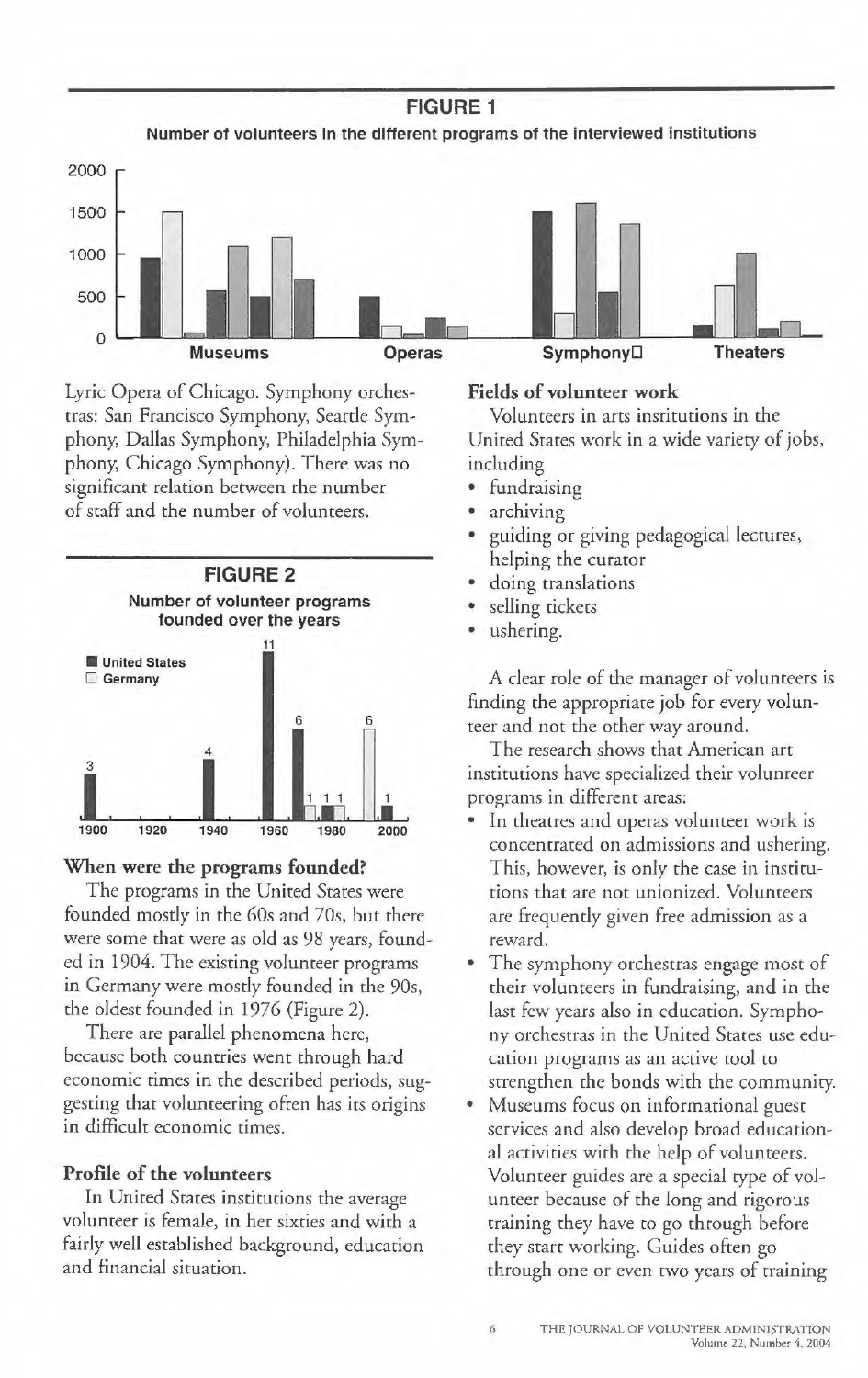including weekly lectures by curators, one to two days of library work per week, and written and oral exams. For these positions volunteers have to sign long-term commitments (for example, a three-year contract at the Metropolitan Museum of Art in New York City). Despite the difficult requirements and the long training period, there are waiting lists for these positions.

The six institutions in Germany that work with volunteers are museums. They engage volunteers in museum shops, at information desks and for guided tours.

### **Integration into the organization**

Volunteer programs are integrated into cultural institutions in the United States in a variety of ways. Some are subsumed under the personnel department (Seattle Symphony), some belong to the development department (Philadelphia Orchestra, Chicago Sym-

phony). Some have their own department directly under senior management (Metropolitan Museum of Art). Sometimes the volunteer activities are included in the organization as spe-<br>
aid sugges (Organs Sheleeneene Eesti United States cial events (Oregon Shakespeare Festi- ■ **United states** □ **Germany** val, San Francisco Symphony) or in the sales activities of the shops (New York City Opera). There are many different possibilities that have developed over the years, which are not always favored by the acting managers. It is the person who initiated the volunteer program in made the initial decision. Interestingly

enough, once a decision about the organizational setting is made it does not change even if the initiator is no longer part of the organization and/or the management feels that their volunteer program is not located adequately in the organization.

The German institutions also do not have uniform prerequisites. Only the Staatsgalerie Stuttgart has a job description characterizing the duties as volunteer coordination. All the others belong to the first generation that has initiated volunteer programs and are thus the precursors of these projects.

# **Structure of volunteer programs**

The structure of volunteer programs plays a very important role in their success. The bigger a program gets, the better the organisational aspect has to be; the clearer the needs of the institution and the needs of the volunteers are identified, the more efficient the program is. Figure 3 shows the various instruments/processes that are used by American and German institutions. In Germany, however, these structures are often not used for the management of volunteers.

# **Attitudes about volunteerism**

In Germany there is a general concern that the work to operate a volunteer program is greater than the benefit. Most of the institutions do not see any potential areas of work for volunteers--which clearly illustrates that the major arts institutions in Germany are still quite well staffed. Moreover, there is a concern that the volunteers will not represent the institution properly.



An impressive result from the research was the trust American institutions have in their volunteers. Most of the managers of volunteers interviewed-especially in the education and the guide programs-have their volunteers represent their institutions to all of their visitors, potential donors and customers.

In Germany, the institutions do not see potential work fields for volunteers and thus do not see any potential volunteers either.

The institutions already working with volunteers in Germany experienced an enthusiastic response to their first call for volunteers.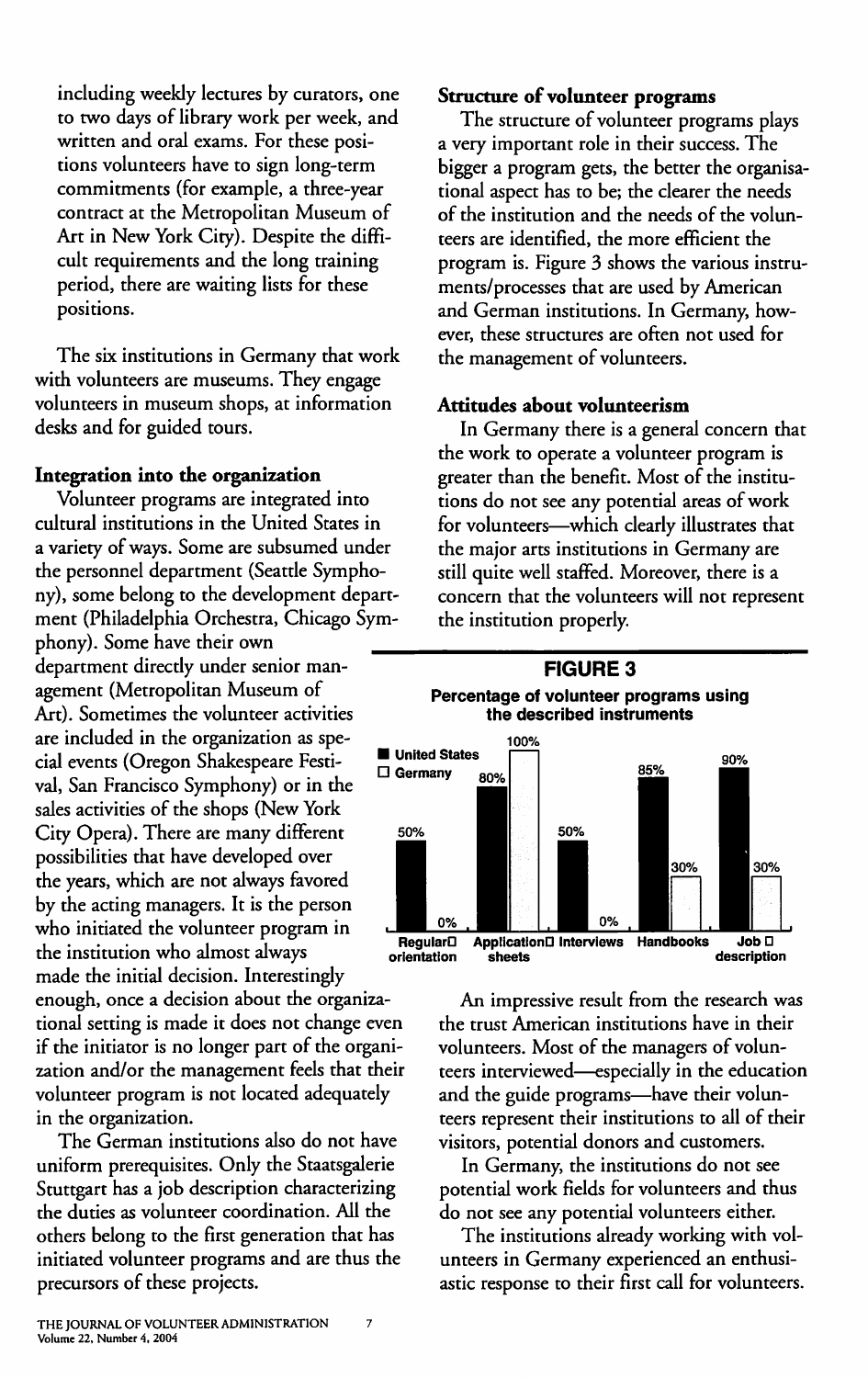While expecting no more than 20-30 people, the actual turnout was 200-300 people.

Arts institutions in the United States gave no reasons against volunteerism. Most of the American institutions stated that the programs executed and supervised by volunteers simply would not exist without their support.

# **Advantages and disadvantages of volunteer programs**

Two main advantages were named by the American institutions:

- volunteers are their ambassadors in the community and with potential sponsors
- volunteers serve as motivators of a multitude of programs that only exist because of them

Of course, the advantage of the massive financial gain of having 1,500 volunteers working for the institution without raising the personnel expenses can not be denied.

The disadvantages were that founding a volunteer program requires an investment in time and money. There is a certain dependence on the volunteers. If volunteers stop working on a project, this results in additional work for the staff. Sometimes it appears to be easier to work with paid employees than to work with a volunteer.

In general, German institutions that already work with volunteers named the same disadvantages. They explicitly stressed the fact that time and money have to be invested in a volunteer program before it pays off.

### **Volunteer manager as a profession**

In the United States, the profession of manager of volunteers has been fighting for acceptance since its beginnings 40 years ago. Many of the managers of volunteers found themselves in this job either because it was vacant or because it was the only way to be promoted. The acceptance, importance, and interpretation of the position varies greatly in different institutions. The reasons for this probably lie in the many important personal attributes that are necessary for the position of manager of volunteers:

*Creating and communicating a shared vision; embracing diversity while nurturing pluralism; accepting change and managing ambiguity; acting within shared values and championing ethical behavior; linking effective management to personal leadership; reflecting. (Safrit & Merrill 1999:28-43)* 

Many managers of volunteers in the United States are aware of a wide field of professional training but don't see the necessity to participate in special training (Pirtle 2001). Networking between managers of volunteers in different cultural institutions is a fairly recent development thanks to the initiative of a few.

In all the American institutions that were interviewed there was a special, permanent manager whom volunteers could address. The positions differ, however, in the paid status of the manager, the number of staff in their division, and whether the management of volunteers is only a part of their job (Figure 4).

Only two institutions had a "volunteer" coordinator of volunteers. In the case of six coordinators, their work with volunteers constitutes only a small part of their position, and there were two half-time positions. All others devoted themselves full-time to working with volunteers, and had up to seven additional paid staff in their division (four institutions had over five employees, and five institutions had up to three co-workers).

The manager of volunteers position has existed in the interviewed institutions from 36 years to less than five years. Seven institutions have had the position for more than 20 years.



8 THE JOURNAL OF VOLUNTEER ADMINISTRATION Volume 22, Number 4, 2004